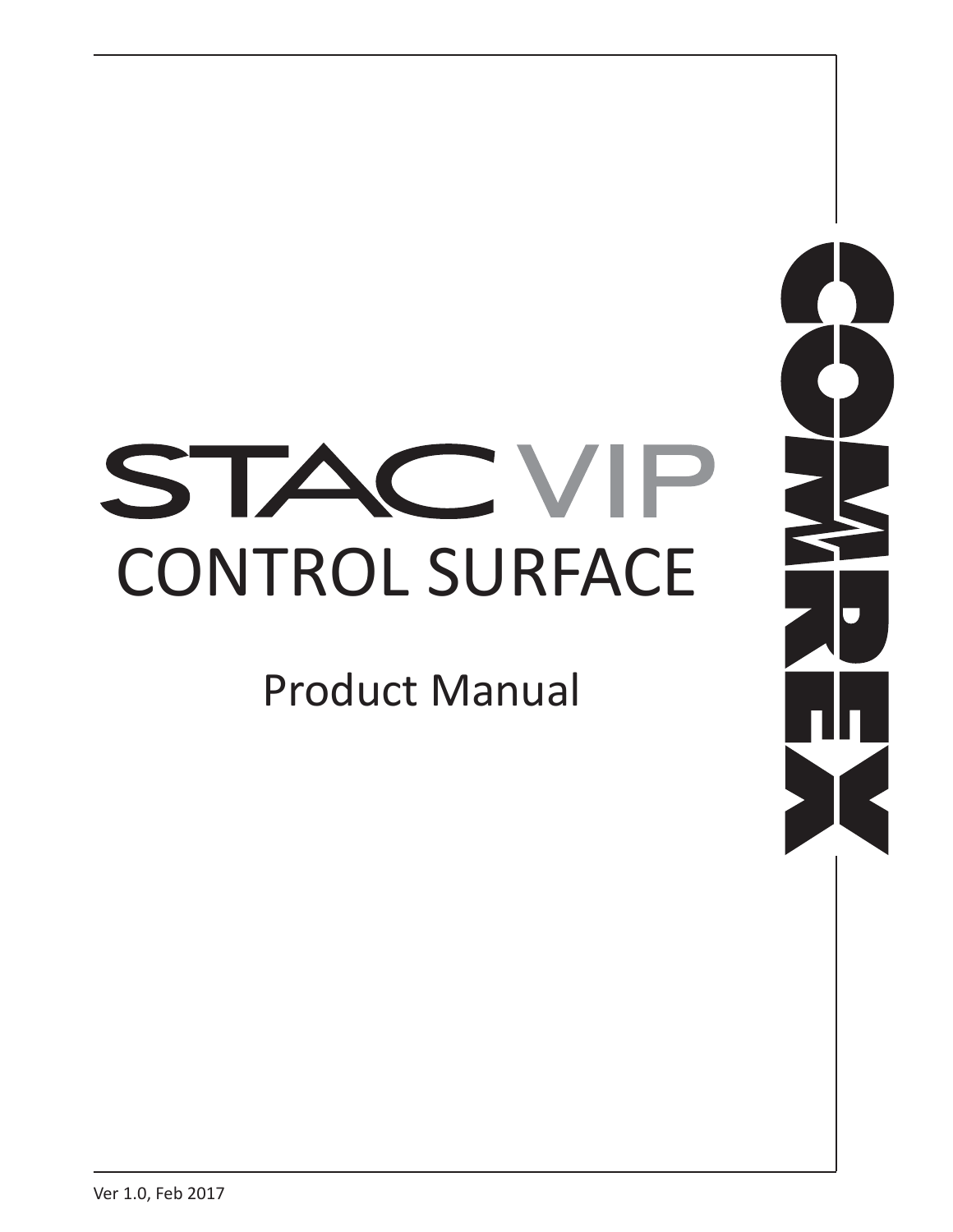## **Introduction**

The Comrex **STAC VIP Control Surface** (CS) is an accessory to the STAC VIP mainframe hardware. The control surface provides a series of push-buttons that echo the line control functions of the VIP **Web Interface**. It also provides a handset that can be used to screen calls.

The CS acts like a Voice-over-IP (VoIP) phone extension, connecting to the mainframe in the same way the mainframe connects to its VoIP services. Because the CS connects to the mainframe over an Ethernet-based IP connection, the CS can be located anywhere that can be reached by the LAN (Local Area Network) to which the mainframe is attached.

## **Hookup**

The STAC VIP CS is primarily powered by Power-over-Ethernet (PoE) technology. If your network already supports PoE, it can be plugged into a PoE-supporting network port directly. Otherwise, a power supply is provided that provides PoE power to the CS. The power adapter is attached to the network using an Ethernet cable on the port labeled **Network** and to the control surface using an Ethernet cable on the port labeled **control surface**. The power supply accepts universal AC mains input via an IEC power cord.

*Do not install the power adapter in-line with any other devices, whether PoE capable or not. Please do not use the included PoE power adapter for other PoE devices, as it may not conform completely to PoE requirements of other devices. The PoE adapter must sit between a network switch and the control surface — no other routers or switches may be placed between the adapter and the control surface.*

For environments where PoE operation is not desired or allowed, Comrex can provide a power adapter that does not utilize PoE. Contact Comrex support for details.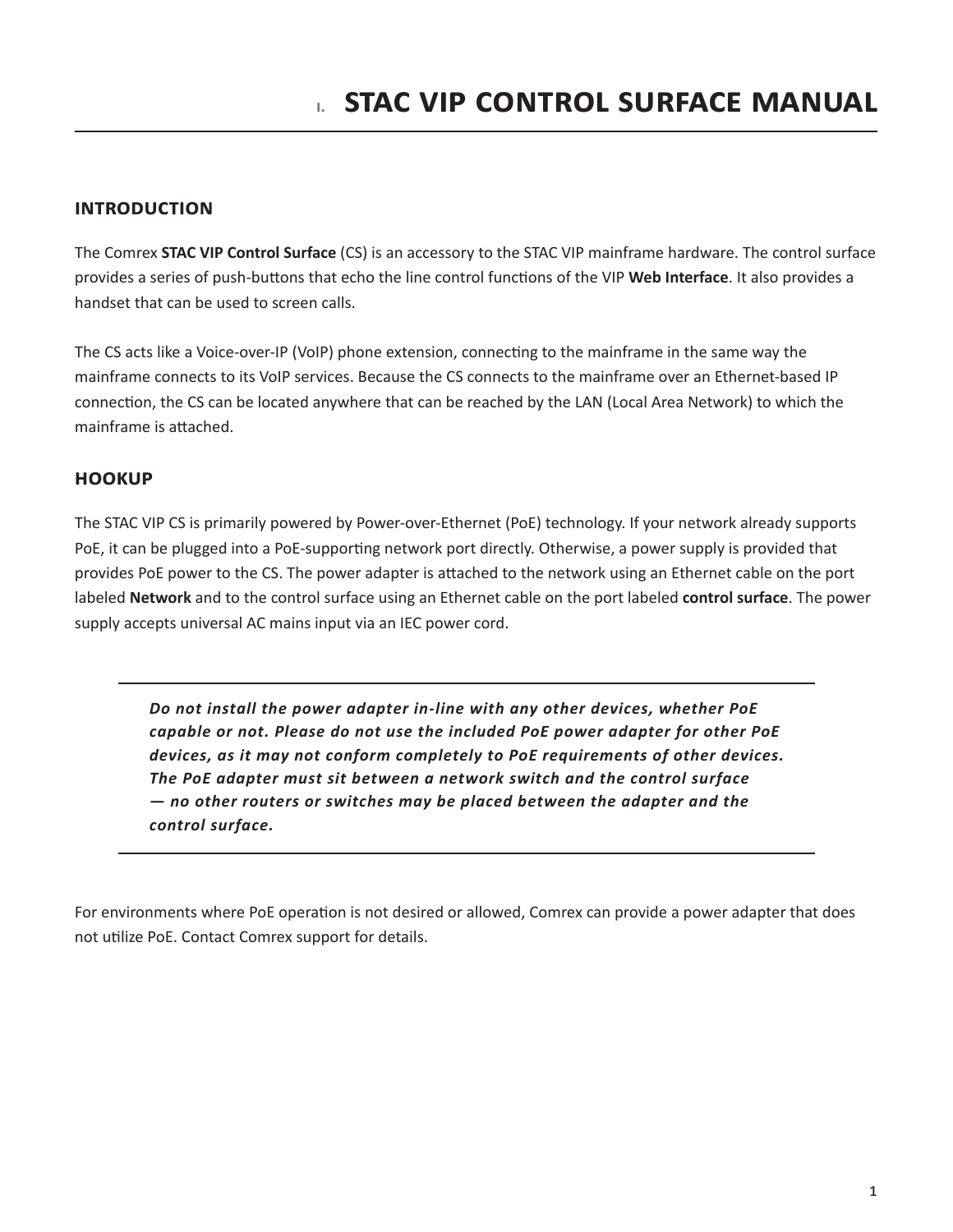

#### **Figure 1 STAC VIP control surface networking**

As shown in Figure 1, the **control surface** can only be associated with one STAC VIP mainframe, and must be located on the same IP subnet as the mainframe. This means that no routers can exist between the mainframe and the CS. The IP address used by the CS must be within the **subnet mask** of the IP settings of the mainframe.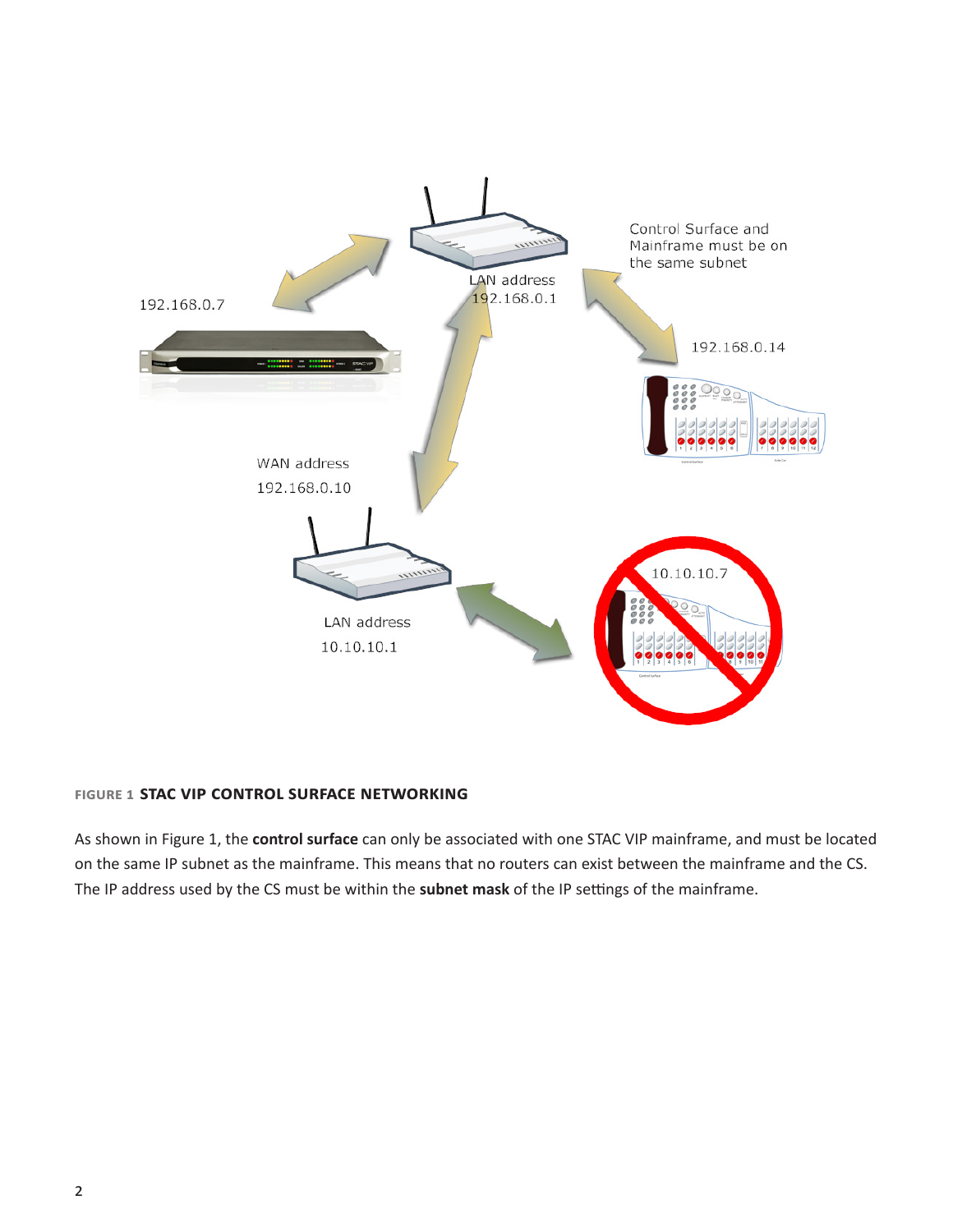# **Configuration**

Once a CS and mainframe are connected on the same LAN, there is no additional configuration to be done to the CS. The CS is shipped set for DHCP operation, and as such will obtain IP credentials from a network automatically. Most installations will use DHCP for the control surfaces.

In situations where static IP assignment of a CS is desired, you can use the Comrex Device Manager to assign the address. Device Manager is a Windows utility that can be obtained for free from the Comrex web site, www. comrex.com. Instructions on how to set devices for static IP are contained in the **Help** menu of the software.

While no configuration of the CS itself is required, you must associate a STAC VIP mainframe with a control surface. This is done via the web configuration page on the STAC VIP mainframe. See the STAC VIP manual (page 29) for information on how to access this page using a web browser.

Once the Configuration page is open, navigate to **control surfaces** and you will see an option to associate up to four control surfaces with the mainframe. Any entries that already have an association will be displayed in blue.

When you click an unused entry, the mainframe will scan your local LAN and display a list of all control surfaces detected. These will be displayed by Ethernet MAC address. The MAC address of a control surface can be found on a label at the bottom of the unit.

Choose a control surface here and it will become associated with that mainframe.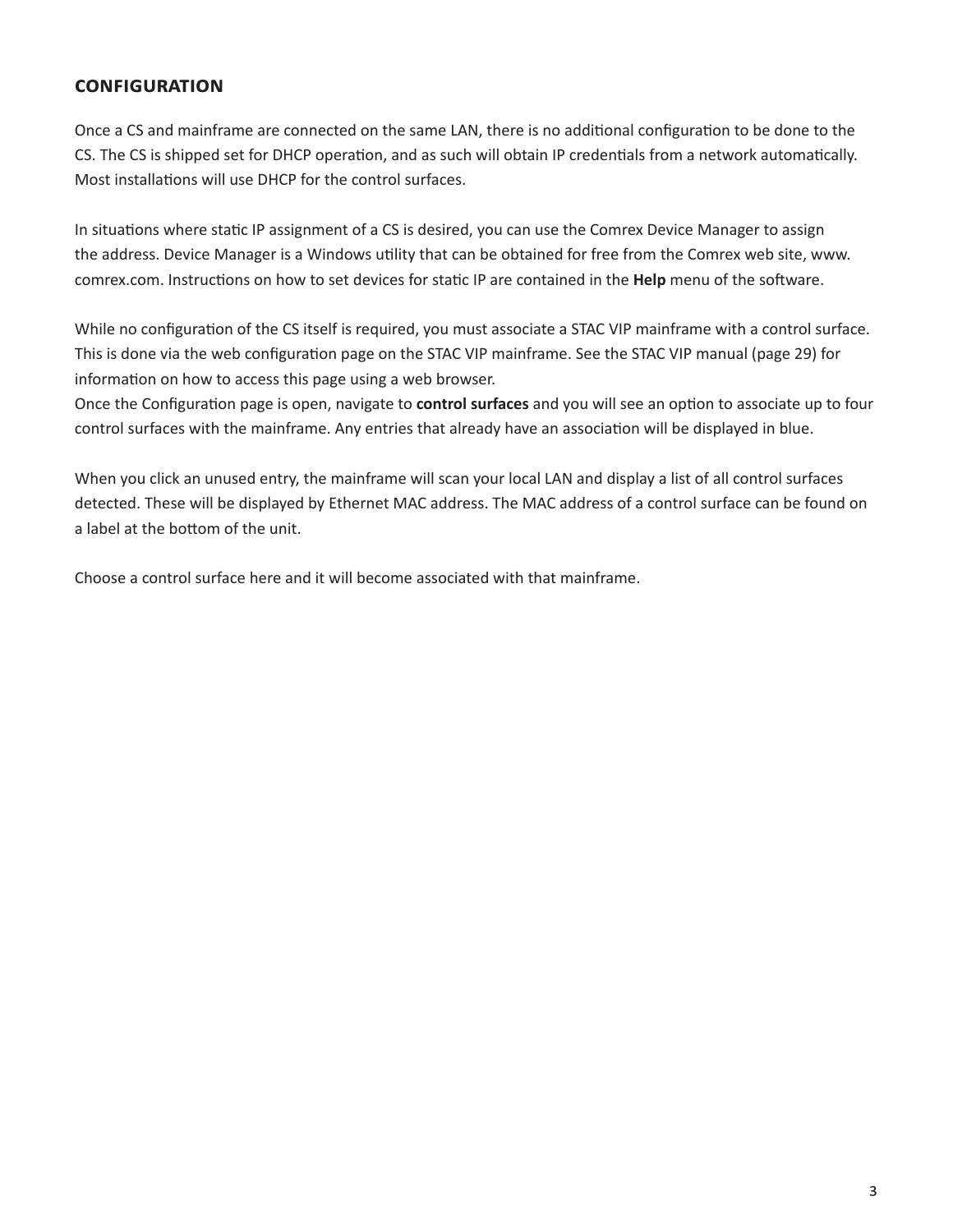

#### **Figure 2 stac vip control surface**

## **control surface Buttons and switches**

Figure 2 shows the top controls on a six-line control surface (12-line control surfaces also available)

- **Handset** Used to answer and screen calls.
- **Dial Pad** Used to dial outgoing calls.
- **Next Button** Used to put the next call in screened queue **On-Air.**
- **Drop All** Useful for contests, this button will drop all current calls, and prevent new calls until pressed again.
- **Change Priority** This button allows you to choose a new call to be indicated as "Next" in the calling queue.
- **Auto-Attendant** This button enables/disables the Auto-Attendant function and is used during Auto Attendant setup.
- **Top Row Buttons** These buttons are used to move calls to the handset. Depending on configuration, they may also be used to put calls **On-Hold**.
- **Middle Row Buttons** Depending on configuration, these buttons are either used to put calls **On-Hold** (*SCREENER* mode) or **On-Air** (*STUDIO* mode).
- **Drop Button** Drop the existing call on this channel entirely.
- **Button Legend** This adjustable label describes the configuration of the top two rows of buttons.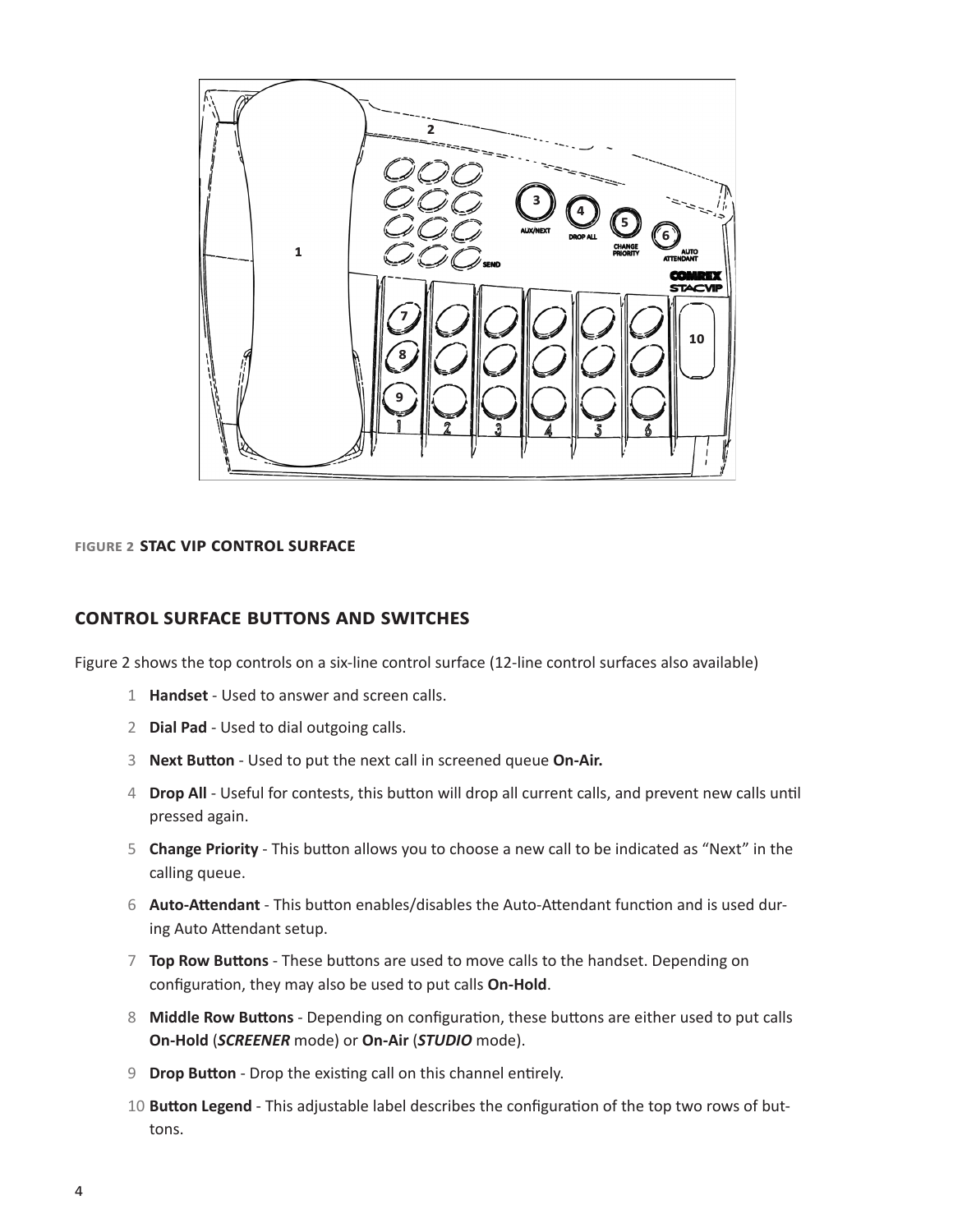

#### **Figure 3 control surface REAR PANEL**

Figure 3 shows the back panel of the control surface Chassis

- 1 **Ethernet Jack** For connection to a network. PoE capable
- 2 **Power Jack** For attachment of an external power supply in non PoE environments
- 3 **Dip Switches** Used to configure CS for different modes
- 4 **Reset Switch**
- 5 **USB Port** For future use

## **DIP Switch configuration options**

The rear panel DIP switch allows configuration of several modes of the CS.

*Note that the DIP switch is mounted upside-down, and that the "ON" position (as shown in the legend) is actually toward the bottom of the chassis.*

- 1 **Factory Reset** In order to clear all programmed settings from the CS, turn this switch *ON* then press the **Reset** Button. Put the switch back to the *OFF* position and press the **Reset** button again. The CS will revert to factory settings in 30 seconds.
- 2, 3 **Reserved**
- 4 Boosts volume to the earpiece when turned **ON** (down position). To change this on the fly with a powered-on control surface, first change the DIP switch setting, then tap the **Reset** button.
- 5 If *OFF*, a *SCREENER* surface can drop **On-Air** calls (using the **DROP** button). If *ON*, a *SCREENER* surface has no control over calls that are **On-Air**.
- 6 If *ON*, lifting the handset will answer the incoming call that has been ringing longest.
- 7 If *ON*, the handset hookswitch is ignored. All calls are routed to the handset only when a button is pressed.
- 8 *OFF* = *STUDIO* Mode; *ON* = *SCREENER* Mode.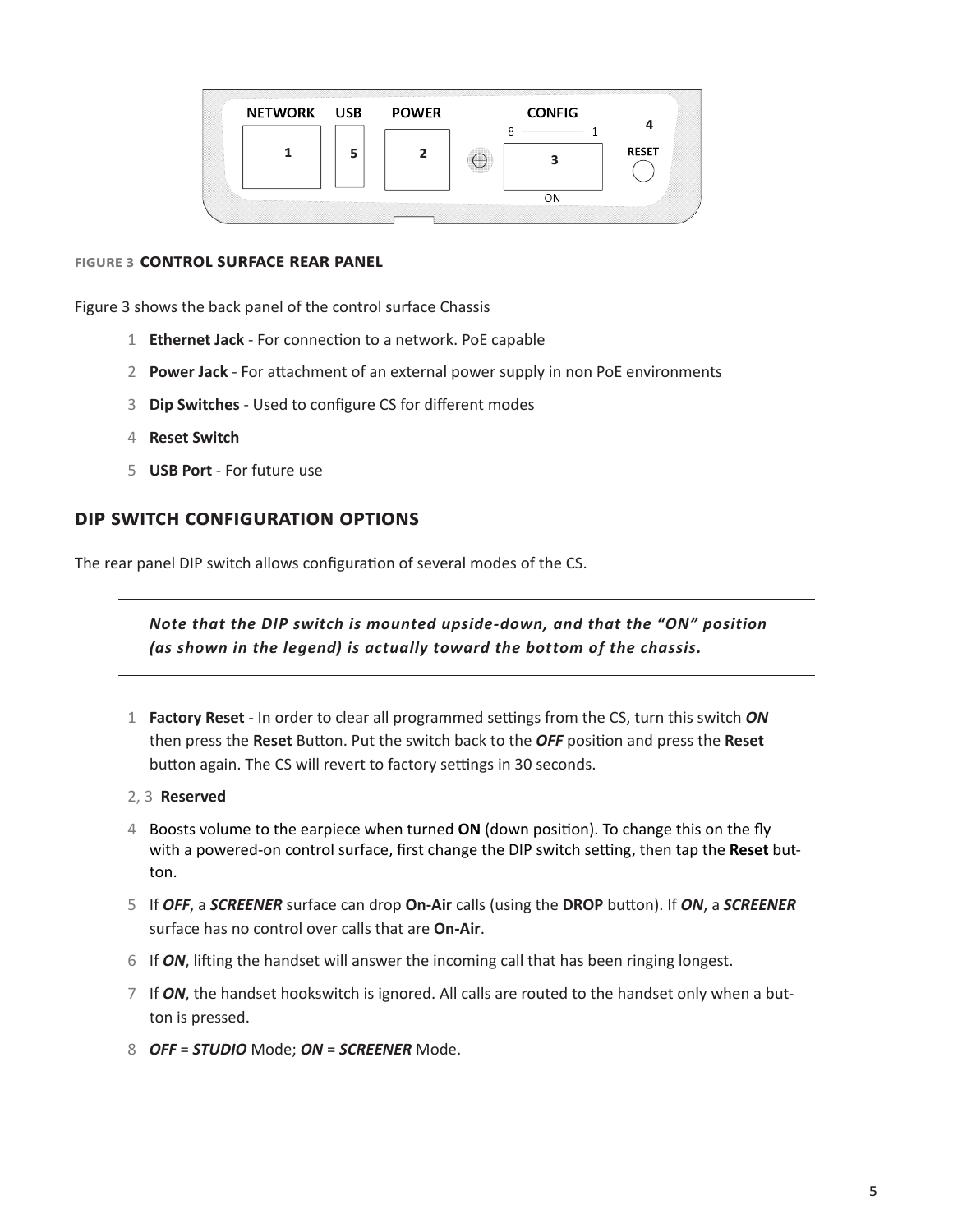# **About STUDIO vs. SCREENER Modes**

The control surface can be set for two major modes of operation: *STUDIO* and *SCREENER*. Note that the legend to the right side of the buttons can be removed and flipped to show the current mode. The differences:

- 1 In *STUDIO* Mode, the CS can put calls **On-Air**. In *SCREENER* Mode, it can't.
- 2 In *STUDIO* Mode, the top row of buttons has a dual function. If the handset is picked up, the top button will route the call to the handset. After the call is on the handset, the same button is used to place the call **On-Hold**.

In *SCREENER* Mode, the top row is only for handset, and the second row is for **On-Hold**.

If you only have one CS, *STUDIO* mode is the best choice.

## **control surface Operation**

The control surface buttons are color coded to represent each line's status:

#### **While the system is booting**

| <b>TOP BUTTON</b> | <b>BOTTOM BUTTON MEANING</b> |                                         |
|-------------------|------------------------------|-----------------------------------------|
| Line 1 Blink Red  | Line 1 Blink Red             | System is booting                       |
| Line 1 Red/White  | Line 1 Red/White             | Waiting for Network Connection          |
| Line 2 Red/White  | Line 2 Red/White             | Waiting for mainframe Connection        |
| Line 3 Red/White  | Line 3 Red/White             | Waiting for Internal Sip Engine init    |
| Line 4 Red/White  | Line 4 Red/White             | Waiting for SIP connection to mainframe |

#### **Lines Ringing / Outgoing / Answering**

| <b>TOP BUTTON</b>        | <b>BOTTOM BUTTON MEANING</b> |                                                  |
|--------------------------|------------------------------|--------------------------------------------------|
| <b>STUTTER White</b>     |                              | Line is ringing                                  |
| <b>PULSE White/Green</b> |                              | Line answered by auto-attendant                  |
| PULSE Green/Cyan (fast)  |                              | Dialing outgoing call on this control surface    |
| PULSE Green/Cyan (slow)  |                              | Line answered on handset of this control surface |
| ON Green                 |                              | Line answered on other control surface           |
| <b>PULSE Red</b>         |                              | Busy or other error on outgoing call             |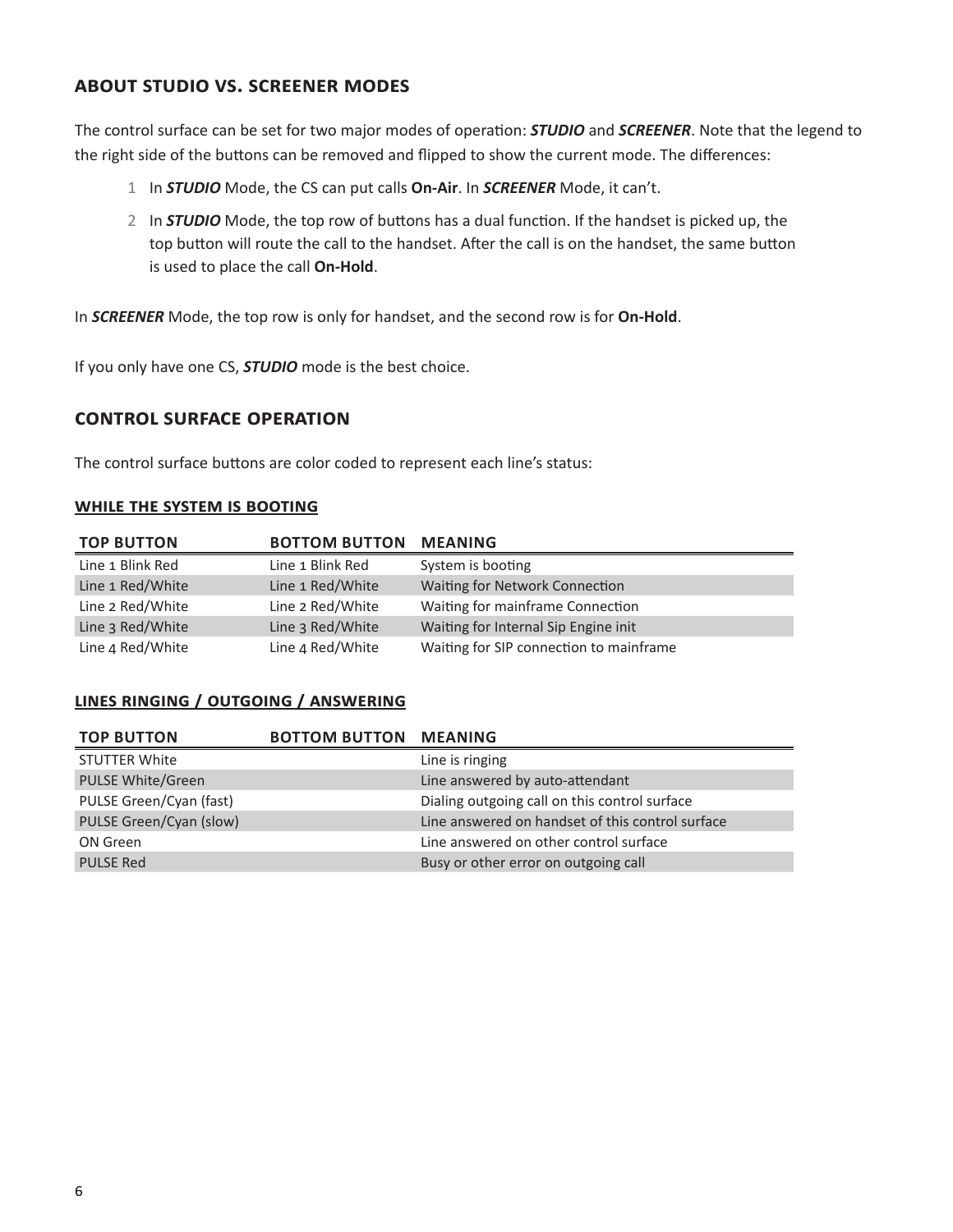#### **Lines On-Hold/On-Air**

| <b>TOP BUTTON</b>   | <b>BOTTOM BUTTON</b> | <b>MEANING</b>                               |
|---------------------|----------------------|----------------------------------------------|
| ON Yellow           |                      | Line on unscreened On-Hold                   |
| PULSE Yellow (fast) |                      | Line on Screened Hold, highest priority call |
| PULSE Yellow (slow) |                      | Line on Screened Hold, not top priority      |
|                     | <b>PULSE Red</b>     | Line On-Air but unlocked, Hybrid 1           |
|                     | ON Red               | Line locked On-Air, Hybrid 1                 |
|                     | <b>PULSE Blue</b>    | Line On-Air but unlocked, Hybrid 2           |
|                     | ON Blue              | Line locked On-Air, Hybrid 2                 |

#### **Change Priority/Drop All**

| <b>TOP BUTTON</b>  | <b>BOTTOM BUTTON</b> | <b>MEANING</b>                             |
|--------------------|----------------------|--------------------------------------------|
| ON White           | ON White             | Priority change mode; line is not priority |
| <b>PULSE White</b> | <b>PULSE White</b>   | Priority change mode; line is priority     |
| ON Orange          | ON Orange            | System/line is in "Drop All" mode          |

### **Answering and Placing calls**

Incoming calls are answered (and outgoing calls are dialed) using the top row of buttons on the control surface. By lifting the handset, you are instructing the system to route the next call you select (via the top row) to the handset. If no calls are incoming, the selected line will be presented for an outgoing call. The system will present a dial tone on the line to indicate it is ready to dial. A provider must be configured for outgoing calls in the mainframe configuration menu in order to allow outgoing calls.

Outgoing calls are made via the numeric keypad on the control surface. One important aspect of outgoing calls is:

## *The # key (Send) must be pressed after the last digit is dialed. No call is actually placed by the system until after the # key is pressed.*

The reason for this is that in a VoIP system, no information is exchanged with the network until after the last digit is dialed. Since STAC VIP is designed to be used in environments where special outbound dial prefixes (Dial '9' first) are required, as well as international environments with varying dial string lengths, it has no idea exactly how many digits you intend to send. For this reason, it must accept a "send" command much like a mobile phone.

#### **Placing calls On-Hold and Screened Hold**

STAC VIP has three distinct ways of displaying calls **On-Hold**

- 1 **On-Hold** A call has been answered and placed **On-Hold** (either by an operator or the **Auto-Attendant**) but no screener has interfaced with the caller yet.
- 2 **Screened Hold** A call has been screened and is ready to go **On-Air**.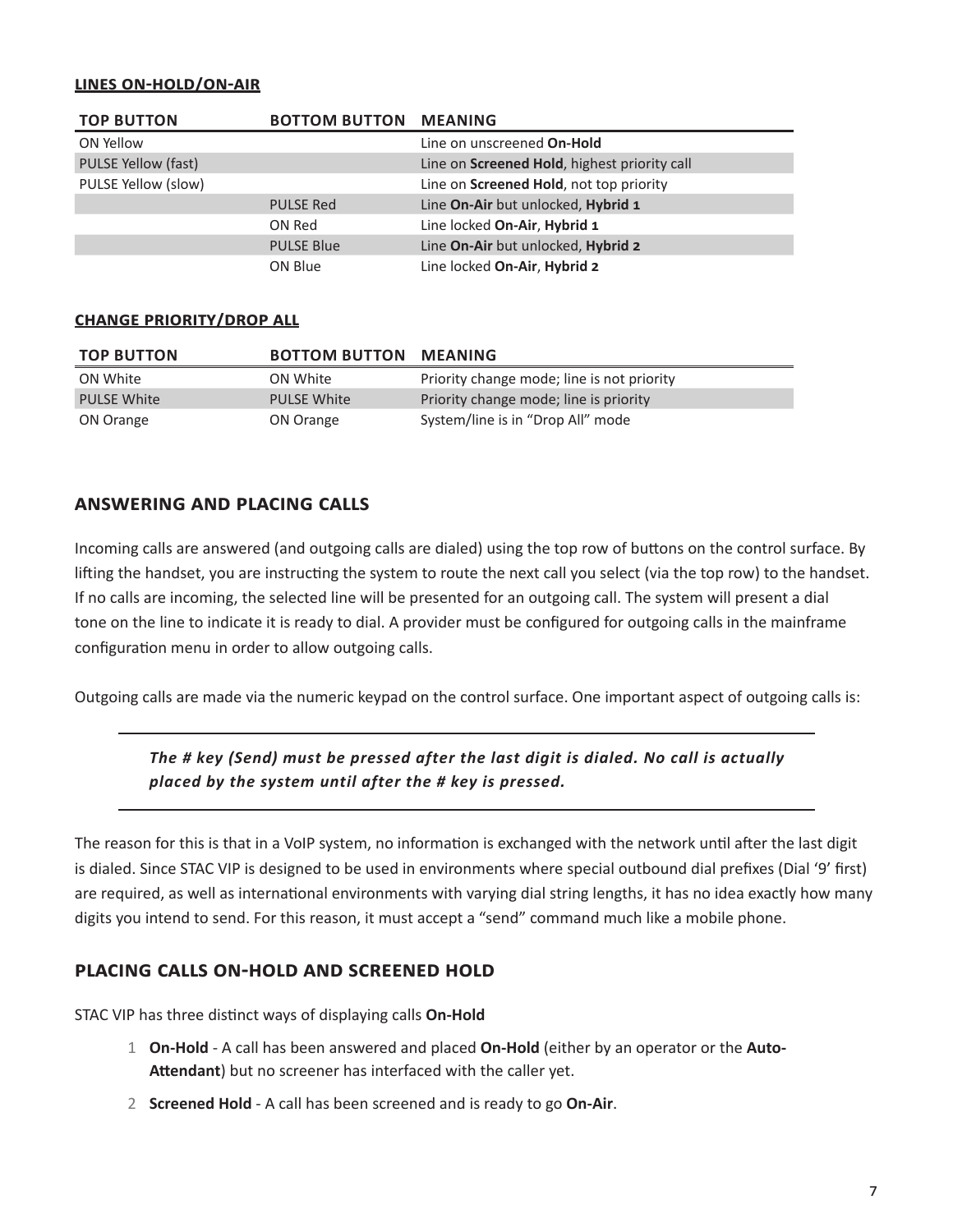3 **Priority Hold** - A call has been screened and has been on **Screened Hold** longer than any other call. Pressing the **Next** button will put this call **On-Air**.

As shown in the Button Color table above, these **On-Hold** states are shown by differing cadence of yellow on the lit button.

Calls that have been put **On-Hold** can be changed to **Screened Hold** mode by pressing the relevant **Hold** button a second time. The line will toggle between **On-Hold** and **Screened Hold** mode on subsequent button presses.

The button used to place calls **On-Hold** varies with the setting of **Dip Switch #8**, which chooses whether the CS is set for *STUDIO* or *SCREENER* mode. In *STUDIO* Mode, the top row of buttons is used for all **On-Hold** functions (this is shared with the "to Handset" function). In *SCREENER* mode, the second row of buttons is used for the **On-Hold** function exclusively.

## **Changing Priority**

In some instances, the screener may wish to change the call considered to be the "Priority" call, or the next call to go **On-Air**. This can be done by pressing the **Change Priority** button on the CS. When this button is pressed, the CS will enter a special **Priority Select** mode where all lines on **Screened Hold** glow white. The current priority call will be flashing white. Choose the new priority call via the top row of buttons. The CS will exit the special mode and return to normal operation with the new priority call indicated correctly. **Priority Select** mode may be canceled by pressing the **Change Priority** button again.

## **Putting calls On-Air**

Calls can only be put **On-Air** by control surfaces set for *STUDIO* mode.

Calls put to **On-Air** state can be either "locked" or "unlocked". All calls are "unlocked" the first time the **On-Air** button (second row of buttons) is pressed. The CS indicates this by a blinking indicator. If the **On-Air** button is pressed a second time, the call is "locked" and the button glows solid.

If a call is "unlocked", putting an additional call **On-Air** will cause that call to be dropped. In order to have multiple calls **On-Air** simultaneously, all calls must be "locked" before a new call in put **On-Air**.

As described in the STAC-VIP mainframe manual, the system can be configured to put specific calls on either one of two "hybrids"\*. The order in which calls are routed to each hybrid is specified in the configuration setup of the mainframe. If only one call is **On-Air** at a time, it will always be routed to **Hybrid 1**.

The control surface gives an indication of whether an **On-Air** call has been routed to **Hybrid 1** (Red) or **Hybrid 2** (Blue).